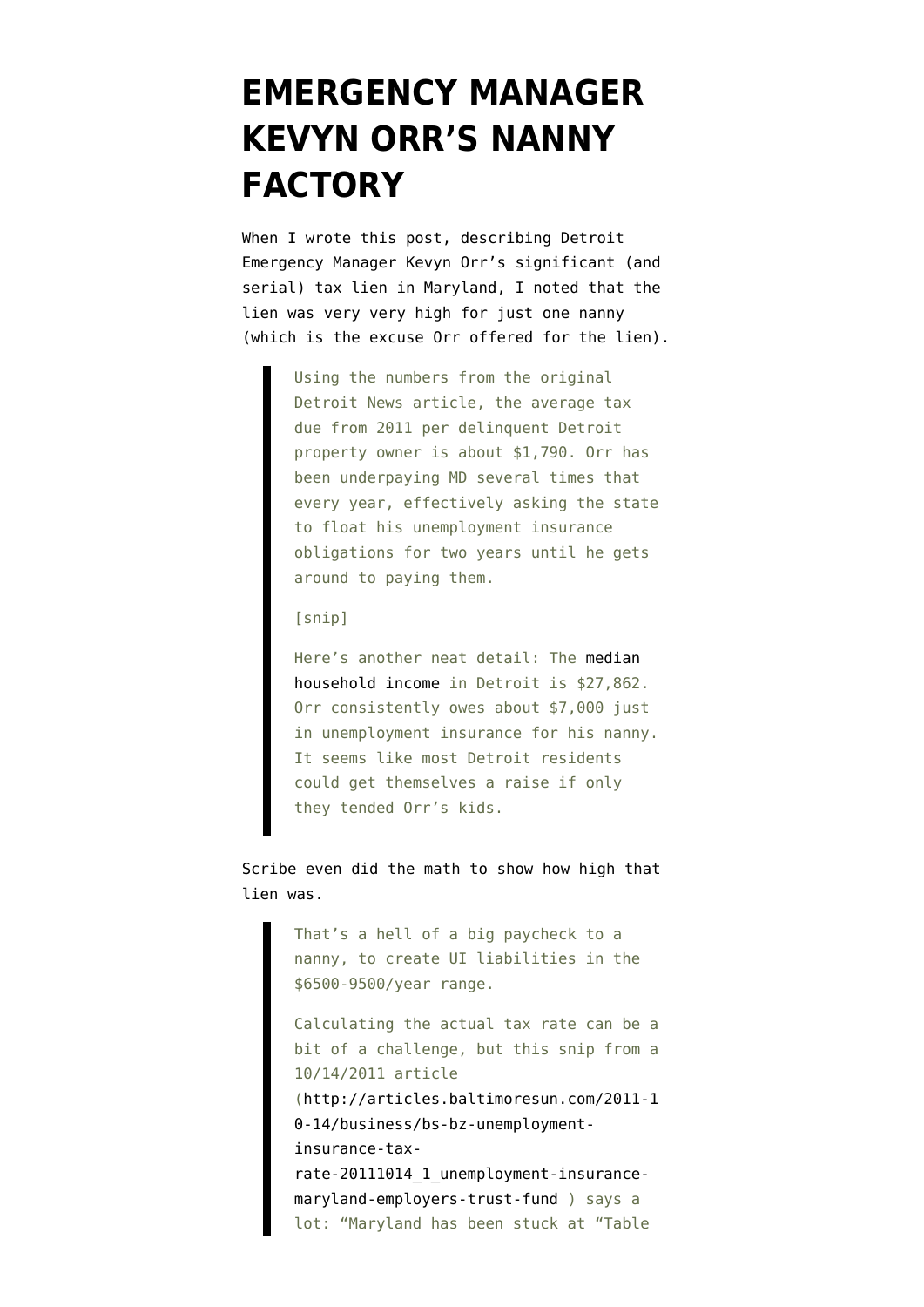F" — rates ranging from 2.2 percent to 13.5 percent of the first \$8,500 in wages paid, depending on an employer's layoff history — since last year."

Even assuming the worst layoff history, he's paying a lot: 13.5 percent of 8500 is 850 + 255 +  $42.50 = 1147.50$ 2.2 percent of 8500 is 170 + 17 = 187.00

It takes a lot more salary to get those liabilities up to where he's finding himself. And I'm betting that, for the happiness of the kid(s) and parents who have to interview nannies, there is not much turnover and thus a lower layoff history, so his percentage is most likely toward the bottom of the scale.

## Turns out [Scribe was right.](http://www.detroitnews.com/article/20130319/METRO01/303190341)

Some, though, question how a baby sitter alone could be responsible for such a debt. The outstanding liens for unemployment taxes were for \$6,595 for the 2010 tax year and another for \$9,409 for the 2010-11 tax years.

"That's an awful lot of taxes for a baby sitter. Are you sure he's not running a day care?" joked Maryland tax attorney Jeffrey Katz.

He said the numbers don't add up. In Maryland, unemployment taxes are capped at about \$1,150 a year per employee, Katz said, so Orr would have to go through more than five baby sitters in one year to reach \$6,500 in back taxes for one year.

## [snip]

Orr said he doesn't know why the tax bills were so high. The same baby sitter has watched his two children for a couple of years, arriving in the morning and leaving in the afternoon. No former